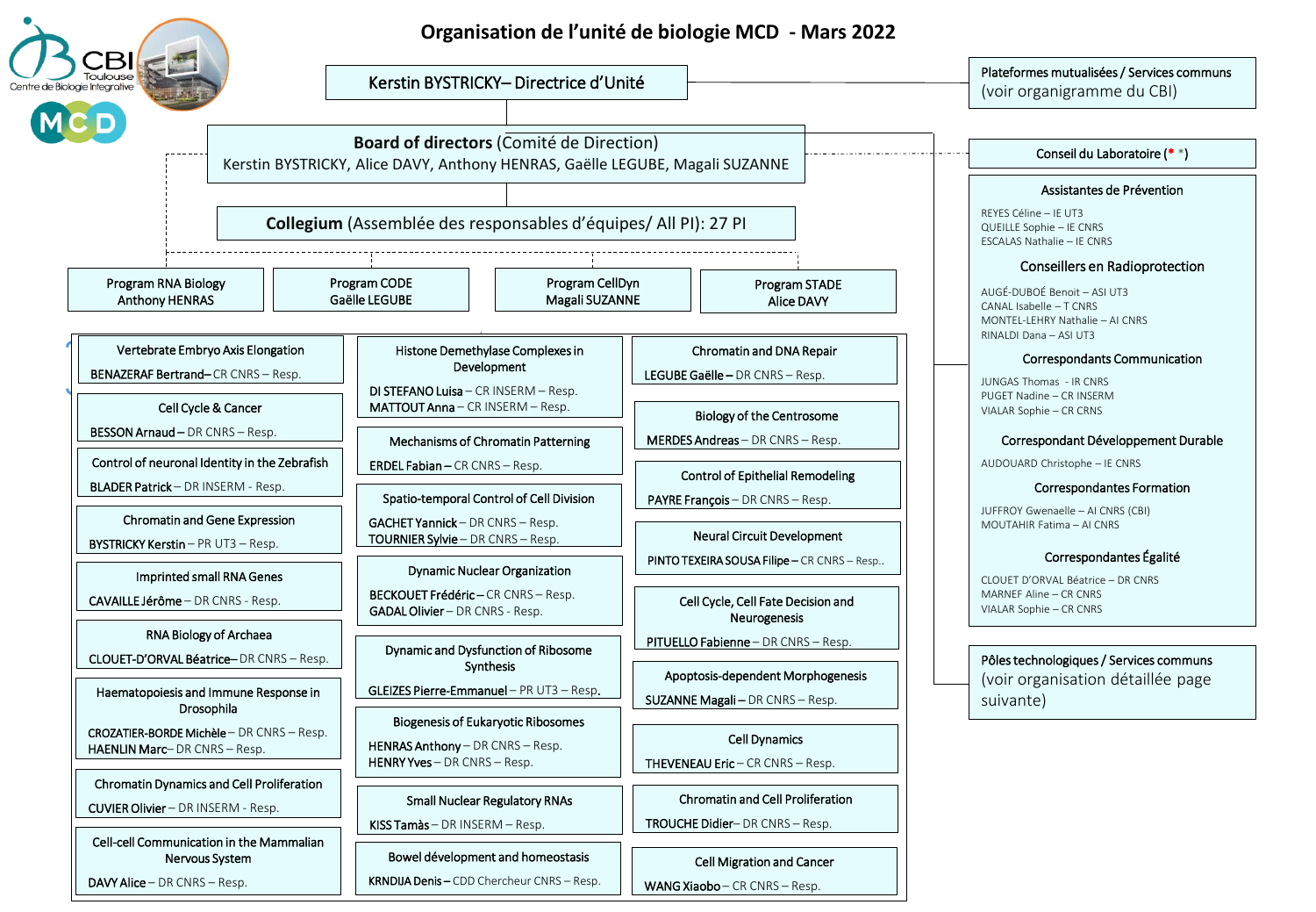

## **Organisation de l'unité de biologie MCD - Mars 2022 Pôles technologiques et services communs**

### Comité de Direction

### Référents Achats Consommables Laboratoire

HENRAS Anthony – DR CNRS Resp. Direction

Consommables Chimiques CAVAILLE Marie-Line – IR CNRS FIRMIN Nathalie – T UT3 MARTY Virginie – IE CNRS

Consommables Plastiques CHARRY Colette – T CNRS MOUTAHIR Fatima – AI CNRS MONTEL-LEHRY Nathalie – AI CNRS

Enzymes / Biologie Moléculaire VALENTI Philippe – IE CNRS

Anticorps ESCALAS Nathalie – IE CNRS

### Culture cellulaire

AUGÉ-DUBOÉ Benoit – ASI UT3 CHAILLEUX Cathy – IR CNRS KETELE Amandine – AI CNRS JUNGAS Thomas – IR CNRS

### Microbiologie/ Levures/Archea

DEZ Christophe – CR CNRS KWAPISZ Marta – CR CNRS ORGANIZATION CHE CONSUMING THE CONTROL OF CONSUMING THE CONSUMING OF CONSUMING THE CONSU

### Plateau d'histologie – Hybridation in situ

SOULA Catherine – PR UT3 – Resp. scientifique ESCALAS Nathalie – IE CNRS – Resp. technique

### Edition du génome souris (CRISPR/Cas9**)**

DAVY Alice – DR CNRS – Resp. scientifique AUDOUARD Christophe – IE CNRS – Resp. technique

JUNGAS Thomas – IR CNRS – Resp. sci. et technique

### Transgénèse et Edition du génome Drosophile

CROZATIER Michèle – DR CNRS – Resp. Scientifique CARRIER Yannick – AI CNRS FAVIER Julien –T UT3 – Resp. Technique (CBI) DESTENABES Amélie – T CNRS (CBI)

### Protéomique/ purification des protéines

CAPEYROU Régine – IR CNRS NORMAND Christophe – IR CNRS

### GenSCAN (single cell genomics)

CLOUAIRE Thomas– CR INSERM Resp. scientifique FINOUX Anne-Laure – CDD IR CNRS

### Cytométrie

CANITROT Yvan – DR CNRS CAZALES Martine – ASI UT3

### Service Laverie-Milieux

BABOURAM Sabrina – ATR CNRS NICOLAS Valérie – T CNRS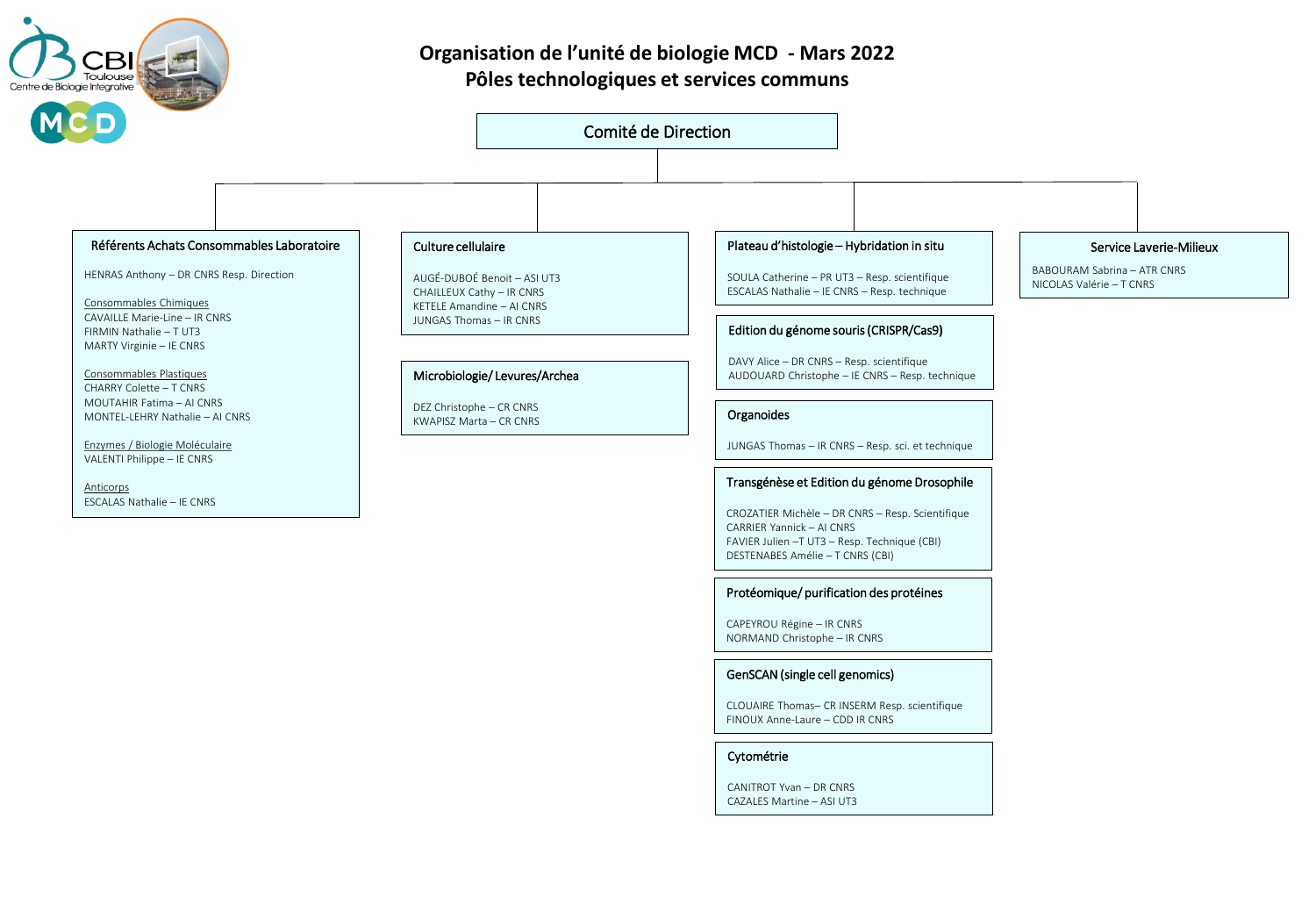

### **Organisation de l'unité de biologie MCD – Mars 2022**

### Kerstin BYSTRICKY– Directrice d'Unité

### Vertebrate Embryo Axis Elongation

BENAZERAF Bertrand – CR CNRS – Resp – HDR

COCHARD Philippe – CR Emérite CNRS – HDR ROUSSIGNE Myriam – CR CNRS SOULA Catherine – PR UT3 – HDR

ESCALAS Nathalie – IE CNRS

ROMANOS Michèle – Doctorante UT3

### Cell Cycle & Cancer

BESSON Arnaud – DR CNRS – Resp. – HDR

CARRAZ Maëlle – CR IRD DOZIER Christine – CR CNRS – HDR HATZOGLOU Anastassia – PR UT3 – HDR PIZZOCCARO Anne – AI CNRS

LAZORTHES Sandra – CDD IR CNRS PREL Anne – CDD IR CNRS

MITRI Elodie – Doctorante UT3 PONTHIER Elise – Doctorante UT3 ROLLAND Léo – Doctorant CNRS

### Control of Neuronal Identity in the Zebrafish

BLADER Patrick – DR INSERM - Resp.

BATUT Julie – CR CNRS – HDR CAU Elise – CR CNRS – HDR DUFOURCQ Pascale – PR UT3 – HDR GAITS-IACOVONI Frédérique – DR CNRS – HDR POLES Sophie – T CNRS (60% équipe – 40% aquatique CBI)

ZILLIOX Marie – Doctorante UT3

### Chromatin and Gene Expression

BYSTRICKY Kerstin \* – PR UT3 – Resp. – HDR

LAVIGNE Anne-Claire – CR CNRS KOCANOVA Silvia – MCU UT3 TANGUY LE GAC Nicolas – CR CNRS UMLAUF David – MCU UT3

GOURBEYRE Edith – IE CNRS (50%) MOUTAHIR Fatima – AI CNRS

BARUTEL Cédrik – Master 2 UT3

### Imprinted Small RNA Genes

CAVAILLE Jérôme – DR CNRS - Resp. – HDR

VITALI Patrice – MCU UT3

CAVAILLE Marie-Line – IR CNRS MARTY Virginie – IE CNRS

RIVIERE Julie – Doctorante UT3

### RNA Biology of Archaea

CLOUET D'ORVAL Béatrice – DR CNRS – Resp. – HDR

BOUVIER Marie – CR CNRS KWAPISZ Marta – CR CNRS

CANAL Isabelle – T CNRS CAPEYROU Régine – IR CNRS

BATISTA Manon – ATER UT3

FALCOU Cassandra – Master 2 UT3

### Haematopoiesis and Immune Response in Drosophila

CROZATIER-BORDE Michèle – DR CNRS – Resp. – HDR HAENLIN Marc– DR CNRS – Resp. – HDR

LEBRETON Gaëlle – MCU UT3 GOBERT Vanessa – CR CNRS VANZO Nathalie – CR CNRS

AUGÉ-DUBOÉ Benoit – ASI UT3 MONOD Caroline – IE CNRS

MORIN-POULARD Ismaël \* – CDD IR CNRS

GIGAN Delhia \* – Doctorante UT3 LIU Xiaohui – Doctorante UT3 TIAN Yushun – Doctorant UT3

BERRO Jad Allah – Master 2 USJ Beyrouth

#### Chromatin Dynamics and Cell Proliferation

CUVIER Olivier – DR INSERM - Resp. – HDR

SCHAAK Stéphane – CR INSERM

PERROIS Charlène \* – AI CNRS

ASKRI Refka – CDD AI CNRS DEPIERRE David – CDD IE CNRS CHANARD Nicolas – CDD IE CNRS

FOSSEPREZ Olivier \* – Doctorant UT3 SANSEN Thibault – Doctorant UT3

MISSOUM Raoudha – Master 2 UT3

### Cell-cell Communication in the Mammalian Nervous System

DAVY Alice \* – DR CNRS – Resp. – HDR

LECLERC Catherine – CR CNRS – HDR NÉANT Isabelle – CR CNRS OHAYON David – CR CNRS

AUDOUARD Christophe – IE CNRS JUNGAS Thomas – IR CNRS

DURAND Léa – CCD AI CNRS

ANÉ-MIROUSSE Mélanie – Doctorante UT3 SAHA Sulov – Doctorant UT3

DEBACQ Clémence – Master 2 UR1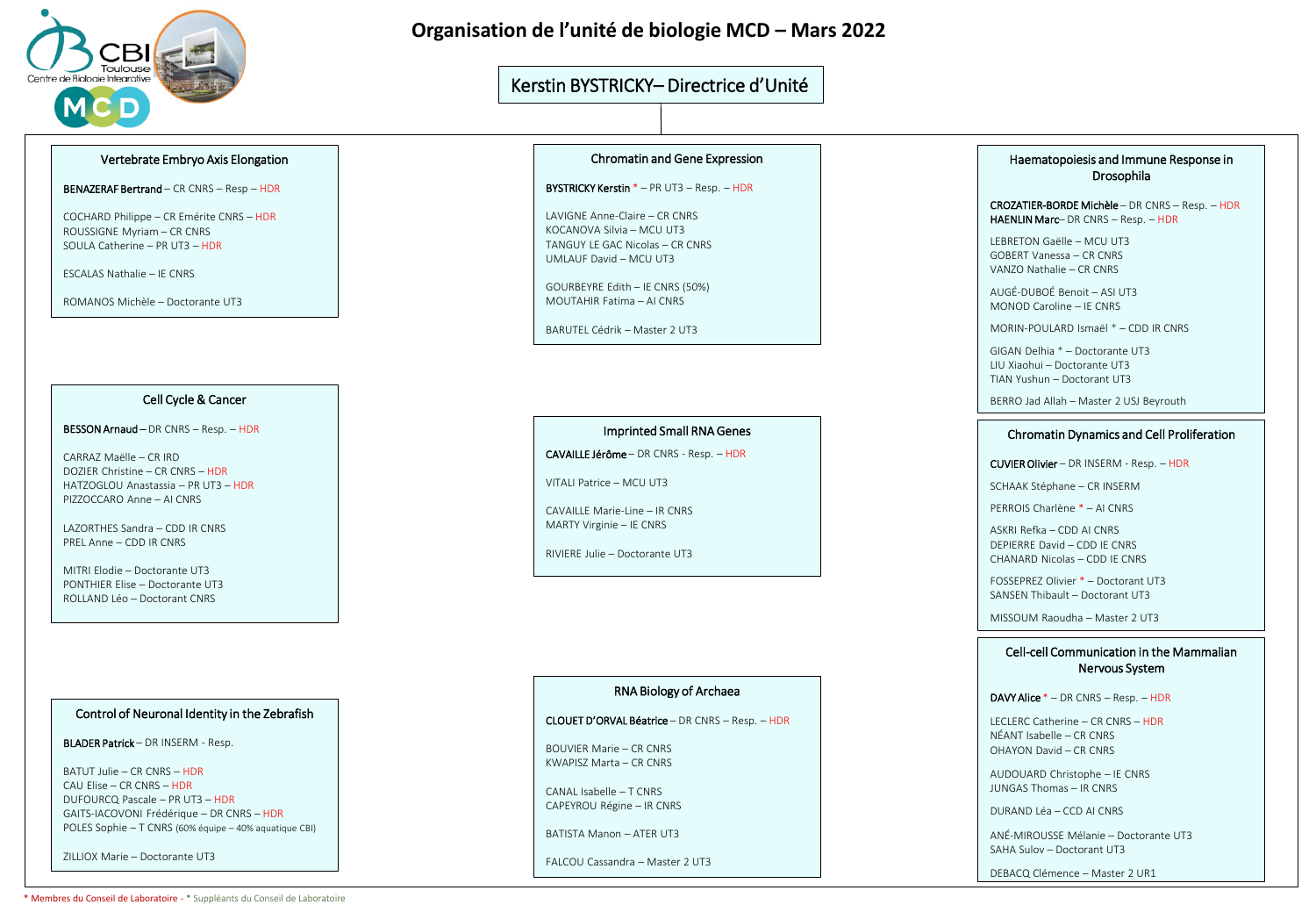

### **Organisation de l'unité de biologie MCD – Mars 2022**

### Kerstin BYSTRICKY– Directrice d'Unité

### Histone Demethylase Complexes in Development

DI STEFANO Luisa – CR INSERM – Resp. – HDR MATTOUT Anna – CR INSERM – Resp.

CRIBBS David – PR UT3 – HDR

FRAISSE-LEPOURRY Laurence – AI CNRS

DEBERNARDI Arnaud – Doctorant CNRS MU Haibin – Docotrant CSC SELMI Inès – Doctorante CNRS

FLORINDA Lucie – Master 2 UT3

### Mechanisms of Chromatin Patterning

ERDEL Fabian – CR CNRS – Resp. – HDR

HERTZOG Maud – CR CNRS – HDR

NORMAND Christophe – IR CNRS

MUZZOPAPPA Fernando – Post Doctorant CNRS

ALI Cheryn – Doctorante CNRS LEWANDOWSKA Dominika – Doctorante CNRS

BENSAHA Sanaa – Master 2 UT3 ANFOSSI Michela – Master 2 UTurin

### Spatio-temporal Control of Cell Division

GACHET Yannick – DR CNRS – Resp. – HDR TOURNIER Sylvie – DR CNRS – Resp. – HDR

GERBAUD Léa – Master 2 Upoitiers MENAGER Lisa – Master 2 UT3

#### Dynamic Nuclear Organization

BECKOUET Frédéric – CR CNRS – Resp. – HDR GADAL Olivier – DR CNRS - Resp. – HDR

DEZ Christophe – CR CNRS LEGER-SILVESTRE Isabelle – MCU UT3 – HDR

QUEILLE Sophie – IE CNRS

AZOUZI Chaïma – Doctorante – UT3 BASTIE Nathalie \* – Doctorante UT3 CARRON Claudie – Doctorante UT3 MBOUMBA IDOUNDOU Henri Liévain – Doctorant UT3

### Dynamic and Dysfunction of Ribosome Synthesis

GLEIZES Pierre-Emmanuel – PR UT3 – Resp. – HDR

DELAVOIE Franck – MCU UT3 LEBARON Simon \* – CR INSERM – HDR O'DONOHUE Marie-Françoise – DR CNRS – HDR PLISSON-CHASTANG Célia \* – DR CNRS – HDR

MONTEL-LEHRY Nathalie \* – AI CNRS RINALDI Dana \* – ASI UT3

AUBERT Maxime – CDD IR CNRS ESPERITO SANTO Paulo – CDD Chercheur CNRS LE PAGE Sarah – CDD IE CNRS

KARIM Elio – Doctorant UT3 PLASSART Laura – Doctorante CNRS TAGNERES Sophie – Doctorante UT3

ASTIER Anaïs – Master 2 UT3

### Biogenesis of Eukaryotic Ribosomes

HENRAS Anthony \* – DR CNRS – Resp. HENRY Yves – DR CNRS – Resp. – HDR

ALBERT Benjamin – CR CNRS HUMBERT Odile – CR CNRS – HDR ROMEO Yves \* – MCU UT3

BOURDEAUX Jessie – IE CNRS

DOMINIQUE Carine – CDD AI CNRS

HAMZE Hussein – Doctorant UT3

MAIGA Nana Kadidia – Master 2 UT3

### Small Nuclear Regulatory RNAs

KISS Tamàs – DR INSERM – Resp. – HDR

EGLOFF Sylvain – CR CNRS – HDR JADY Béata – CR CNRS – HDR

KETELE Amandine – AI CNRS

MOULIS Dylan – Doctorant CNRS

BALLET Lola – Master 2 UT3

#### Bowel dévelopment and homeostasis

KRNDIJA Denis – CR CNRS – Resp.

BERNAT-FABRE Sandra – AI CNRS

CREFF Justine – Post-doctorante CNRS

KRISHNAKUMAR Vishnu – Doctorant UT3

NEUVENDEL Salomé – Master 2 Sorbonne

#### Chromatin and DNA Repair

#### LEGUBE Gaëlle – DR CNRS – Resp. – HDR

CLOUAIRE Thomas \* – CR INSERM – HDR GUILLOU Emmanuelle \* – MCU UT3 MARNEF Aline – CR CNRS – HDR MOURAD Raphaël – MCU UT3 PUGET Nadine – CR INSERM

FIRMIN Nathalie \* – T UT3 (50% équipe – 50% TP UT3) GOURBEYRE Edith – IE CNRS (50%)

FINOUX Anne-Laure \* – CDD IR CNRS GUITTON-SERT Laure – CDD Chercheur CNRS LAZAR Ikrame – CDD Chercheur CNRS LESAGE Emma – CDD IE CNRS

AUBER Sébastien – Doctorant UT3 COLLINS Sarah – Doctorante CNRS LE BOZEC Benjamin – Doctorant UT3 MACIEL Emmanuelle – Doctorante UT3 SAUR Florian – Doctorant UT3

HAUTCHAMP Kylian – Master 2 UT3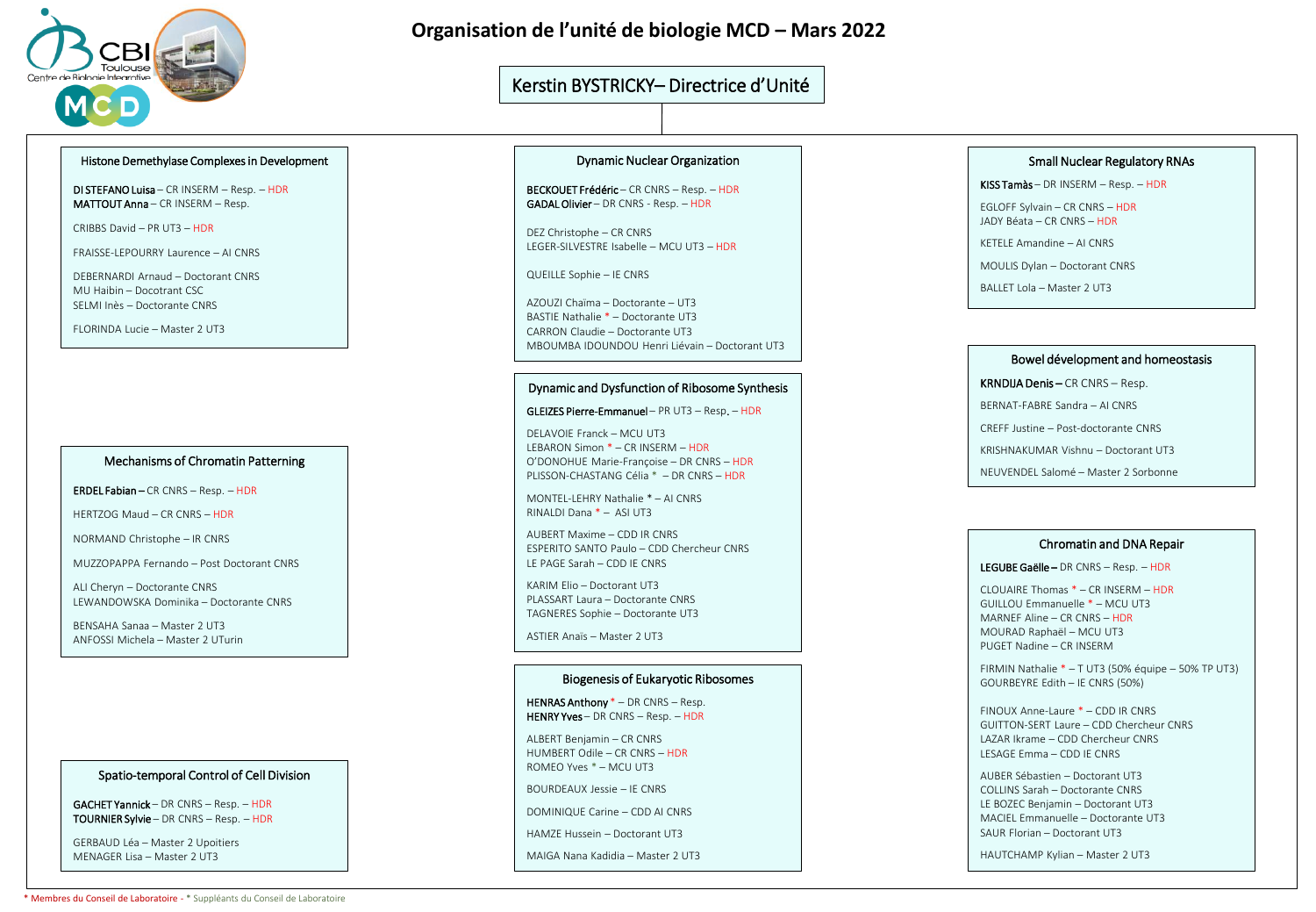

### **Organisation de l'unité de biologie MCD – Mars 2022**

### Kerstin BYSTRICKY– Directrice d'Unité

### Biology of the centrosome

MERDES Andreas – DR CNRS – Resp. – HDR

BIERKAMP Christiane – PR UT3 – HDR GILBERT Thierry – CR INSERM – HDR HAREN Laurence \* – CR CNRS

BENEDETTI Julie – T CNRS

GUO Keying – Doctorante UT3

### Control Of Epithelial Remodeling

PAYRE François – DR CNRS – Resp. – HDR

CHANUT-DELALANDE Hélène – CR CNRS PELISSIER-MONIER Anne – MCU UT3 POLESELLO Cédric – CR CNRS – HDR ZANET Jennifer – CR CNRS – HDR

MARQUES Simon – AJT UT3 VALENTI Philippe \* – IE CNRS

IMMARIGEON Clément – ATER UT3

MARKUS Damien – Doctorant UT3 PELLETIER Aurore \* – Doctorante CNRS RIVERO Alexia – Doctorante UT3

GRUSZKA Vincent – Master 2 UT3

### Neural Circuit Development

PINTO TEIXEIRA SOUSA Filipe – CR CNRS – Resp. – HDR

CARRIER Yannick – AI CNRS

FORMICOLA Nadia – Post-doctorante UT3 QUINTANA RIO Laura – CDD IE CNRS

DE SOUSA XAVIER Vicente – Doctorant FCT TABET Maha – Doctorante UT3

RAAD Mohamed – Master 2 UT3

### Cell Cycle, Cell Fate Decision and Neurogenesis

PITUELLO Fabienne – DR CNRS – Resp. – HDR

AGIUS Eric – CR CNRS – HDR LOBJOIS Valérie – MCU UT3 – HDR VIALAR Sophie – CR CNRS – HDR

UHART Perrine – CDD AI CNRS

BRETONNIERE Delphine – Doctorante UT3 OMERANI Sofiane – Doctorant CNRS PIGNOLET Julie – Doctorante CNRS

### Apoptosis-dependent Morphogenesis

SUZANNE Magali – DR CNRS – Resp. – HDR

ARNOULD Stéphanie – MCU UT3 BENASSAYAG Corinne – MCU UT3 – HDR MONIER Bruno \* – CR CNRS

CAZALES Martine – ASI UT3

MARTIN Emmanuel – CDD Chercheur CNRS MERLE Tatiana – Post-doctorante CNRS

BOUZIGNAC Ronan – Doctorant CNRS FONT NOGUERA Meritxell – Doctorante UT3 MONTEMURRO Marianne – Doctorante UT3 THEIS Sophie – Doctorante UT3

ARLES BOTTEGA Hugo – Master 2 UT3

### Cell Dynamics

THEVENEAU Eric – CR CNRS – Resp. – HDR

DANESIN Catherine \* – CR INSERM – HDR GLISE Bruno – MCU UT3 – HDR

BIBONNE Anne – IE CNRS

### Chromatin and Cell Proliferation

TROUCHE Didier– DR CNRS – Resp. – HDR

BERGOGLIO Valérie – CR CNRS – HDR BRIET Martine – MCU UT3 – HDR CANITROT Yvan \* – DR CNRS – HDR ESCAFFIT Fabrice – CR CNRS – HDR FERNANDEZ-VIDAL Anne – MCU UT3 MUNIZ Lisa – CR CNRS NICOLAS Estelle – CR INSERM

CHAILLEUX Catherine – IR CNRS REYES Céline – IE UT3

ABDI GALAB Mahdia – Doctorante UT3 CINTORI Luana – Doctorante UT3 OUVRAD Julien – Doctorant UT3

BOSSUYT Julie – Master 2 Upoitiers DUBOIS Louise – Master 2 UT3 PINCHEDE Lisa – Master 2 UT3

### Cell Migration and Cancer

WANG Xiaobo – CR CNRS – Resp. – HDR

BELGUISE Karine – CR INSERM – HDR

GUILLOU Aurélien \* – AI CNRS LIU Jiaying – CDD AI Chine

LI Hao – Doctorant UT3 NICOLLE Amandine – Doctorante UT3 ZHANG Ye – Doctorante UT3 ZHOU Sijia – Doctorante UT3